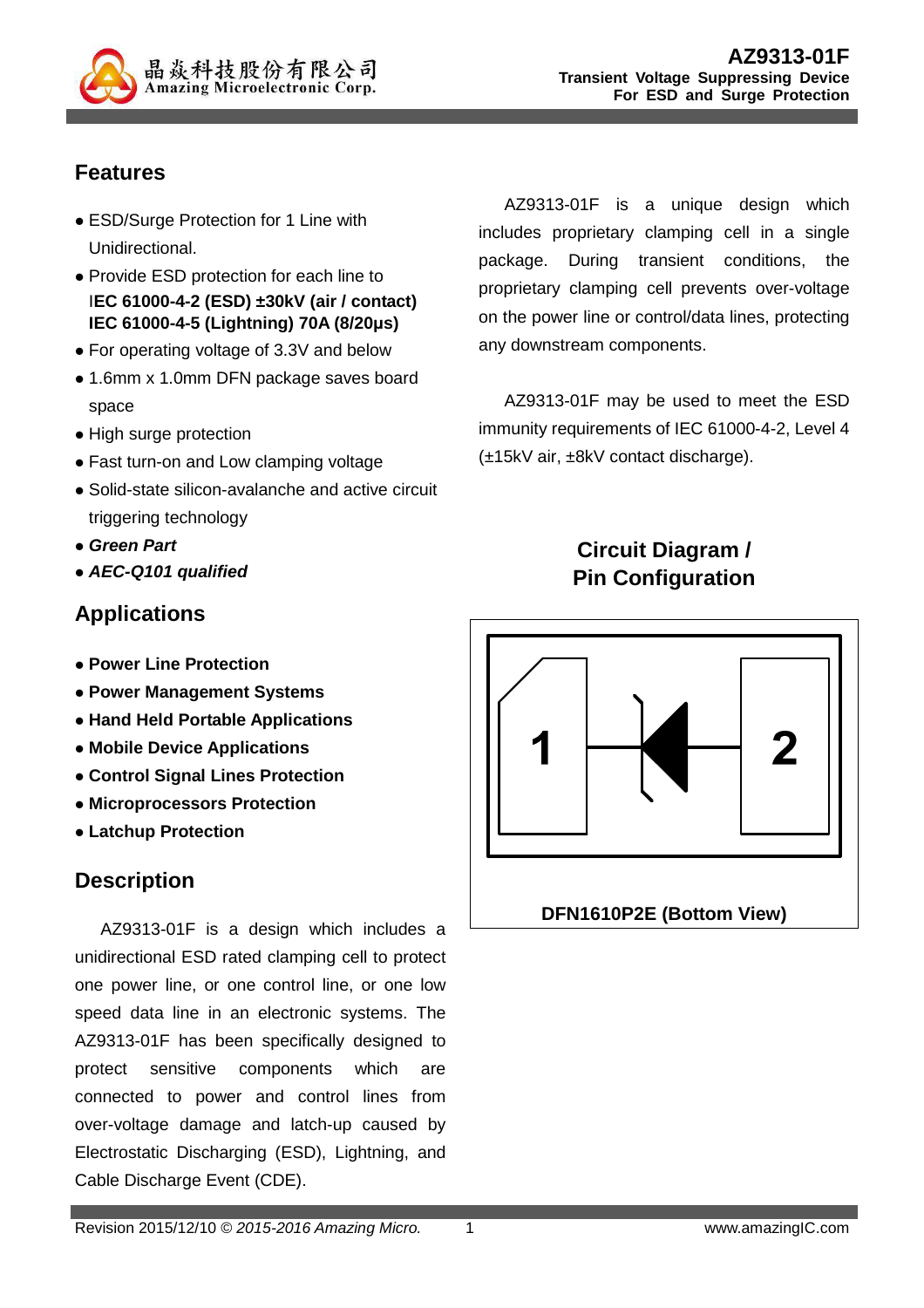

#### **SPECIFICATIONS**

| <b>ABSOLUTE MAXIMUM RATINGS</b>           |                            |                 |              |  |  |  |
|-------------------------------------------|----------------------------|-----------------|--------------|--|--|--|
| <b>PARAMETER</b>                          | <b>SYMBOL</b>              | <b>RATING</b>   | <b>UNITS</b> |  |  |  |
| Peak Pulse Current (tp=8/20µs)            | Ipp                        | 70              | Α            |  |  |  |
| Operating Supply Voltage (pin-1 to pin-2) | $V_{DC}$                   | 3.6             | V            |  |  |  |
| ESD per IEC 61000-4-2 (Air)               | V <sub>ESD</sub>           | ±30             | kV           |  |  |  |
| ESD per IEC 61000-4-2 (Contact)           |                            | ±30             |              |  |  |  |
| <b>Lead Soldering Temperature</b>         | $T_{\texttt{SOL}}$         | 260 (10 sec.)   | $^{\circ}C$  |  |  |  |
| <b>Operating Temperature</b>              | $\mathsf{T}_{\mathsf{OP}}$ | $-55$ to $+125$ | $^{\circ}C$  |  |  |  |
| Storage Temperature                       | ${\sf T}_{\text{STO}}$     | $-55$ to $+150$ | $^{\circ}C$  |  |  |  |

| <b>ELECTRICAL CHARACTERISTICS</b>       |                         |                                                          |             |            |                |              |
|-----------------------------------------|-------------------------|----------------------------------------------------------|-------------|------------|----------------|--------------|
| <b>PARAMETER</b>                        | <b>SYMBOL</b>           | <b>CONDITIONS</b>                                        | <b>MINI</b> | <b>TYP</b> | <b>MAX</b>     | <b>UNITS</b> |
| <b>Reverse Stand-Off</b>                | <b>V</b> <sub>RWM</sub> | Pin-1 to pin-2, $T=25$ °C.                               |             |            | 3.3            | V            |
| Voltage                                 |                         |                                                          |             |            |                |              |
| Reverse Leakage                         |                         | $V_{RWM}$ = 3.3V, T=25 °C, pin-1 to                      |             |            | $\overline{2}$ |              |
| Current                                 | $I_{\text{Leak}}$       | pin-2.                                                   |             |            |                | μA           |
| Reverse                                 |                         | $I_{BV}$ = 1mA, T=25 °C, pin-1 to                        |             |            |                |              |
| <b>Breakdown</b>                        | $V_{BV}$                | pin-2.                                                   | 4.0         |            | 6.5            | $\vee$       |
| Voltage                                 |                         |                                                          |             |            |                |              |
| <b>Forward Voltage</b>                  | $V_F$                   | $I_F = 15 \text{mA}, T = 25 \text{ °C}, \text{pin-2 to}$ | 0.4         |            | 1              | V            |
|                                         |                         | pin-1.                                                   |             |            |                |              |
| <b>Surge Clamping</b><br>Voltage        | $V_{CL-surge}$          | $I_{PP}$ = 40A, tp=8/20 $\mu$ s, T=25 °C,                |             | 6.5        |                | $\vee$       |
|                                         |                         | pin-1 to pin-2.                                          |             |            |                |              |
|                                         |                         | $I_{PP}$ 70A, tp=8/20 $\mu$ s, T=25 °C,                  |             |            |                |              |
|                                         |                         | pin-1 to pin-2.                                          |             | 8.5        |                |              |
| <b>ESD Clamping</b><br>Voltage (Note 1) |                         | IEC 61000-4-2 +8kV ( $I_{TLP}$ =                         |             |            |                |              |
|                                         | $V_{\text{clamp}}$      | 16A), Contact mode, T=25 °C,                             |             | 4.8        |                | $\vee$       |
|                                         |                         | pin-1 to pin-2.                                          |             |            |                |              |
| Channel Input                           |                         | $V_R = 0V$ , f = 1MHz, T=25 °C,                          |             |            |                |              |
| Capacitance                             | $C_{IN}$                | pin-1 to pin-2.                                          | 460         |            | 550            | рF           |

Note 1: ESD Clamping Voltage was measured by Transmission Line Pulsing (TLP) System.

TLP conditions:  $Z_0 = 50\Omega$ ,  $t_p = 100$ ns,  $t_r = 1$ ns.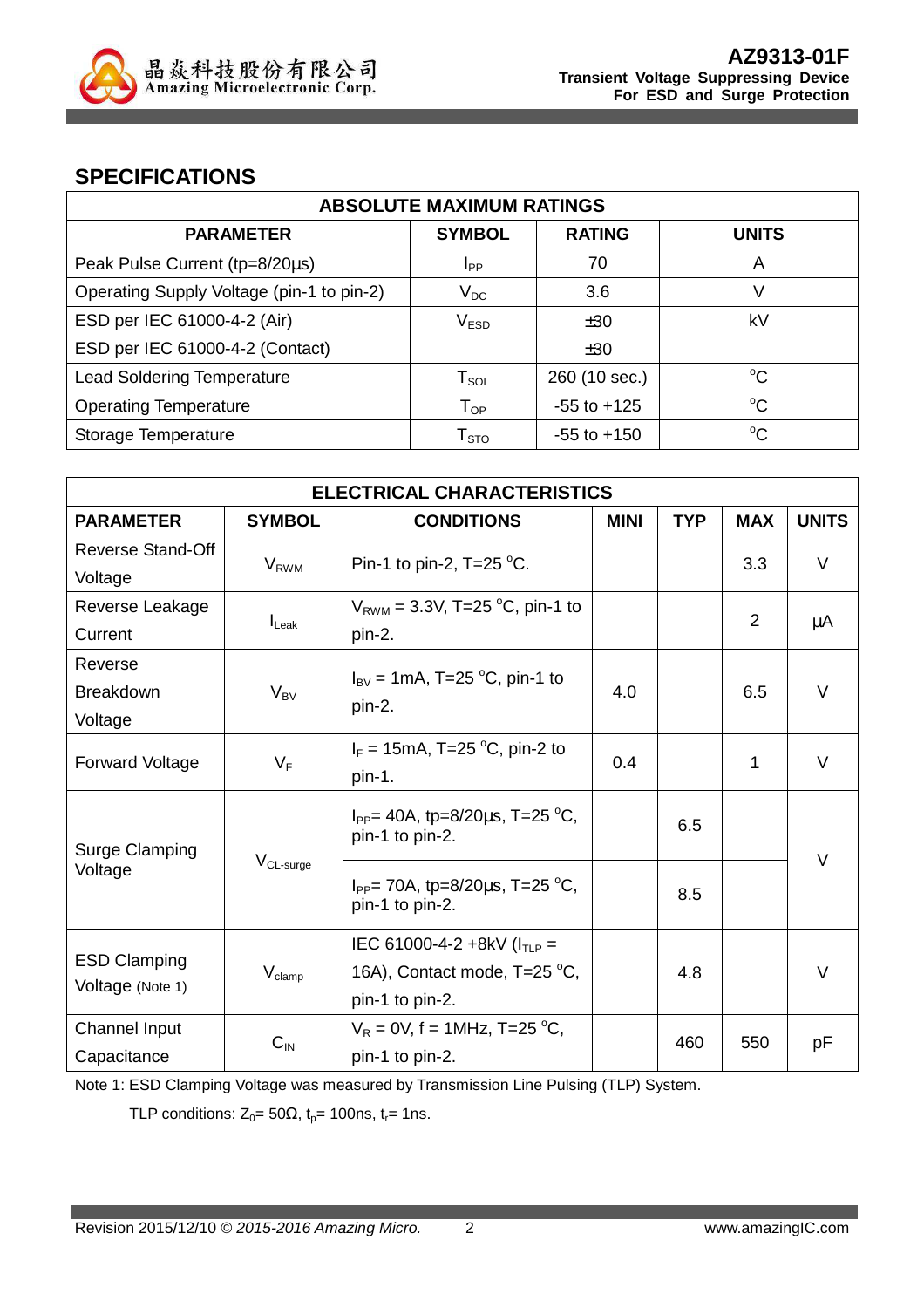

# **Typical Characteristics**





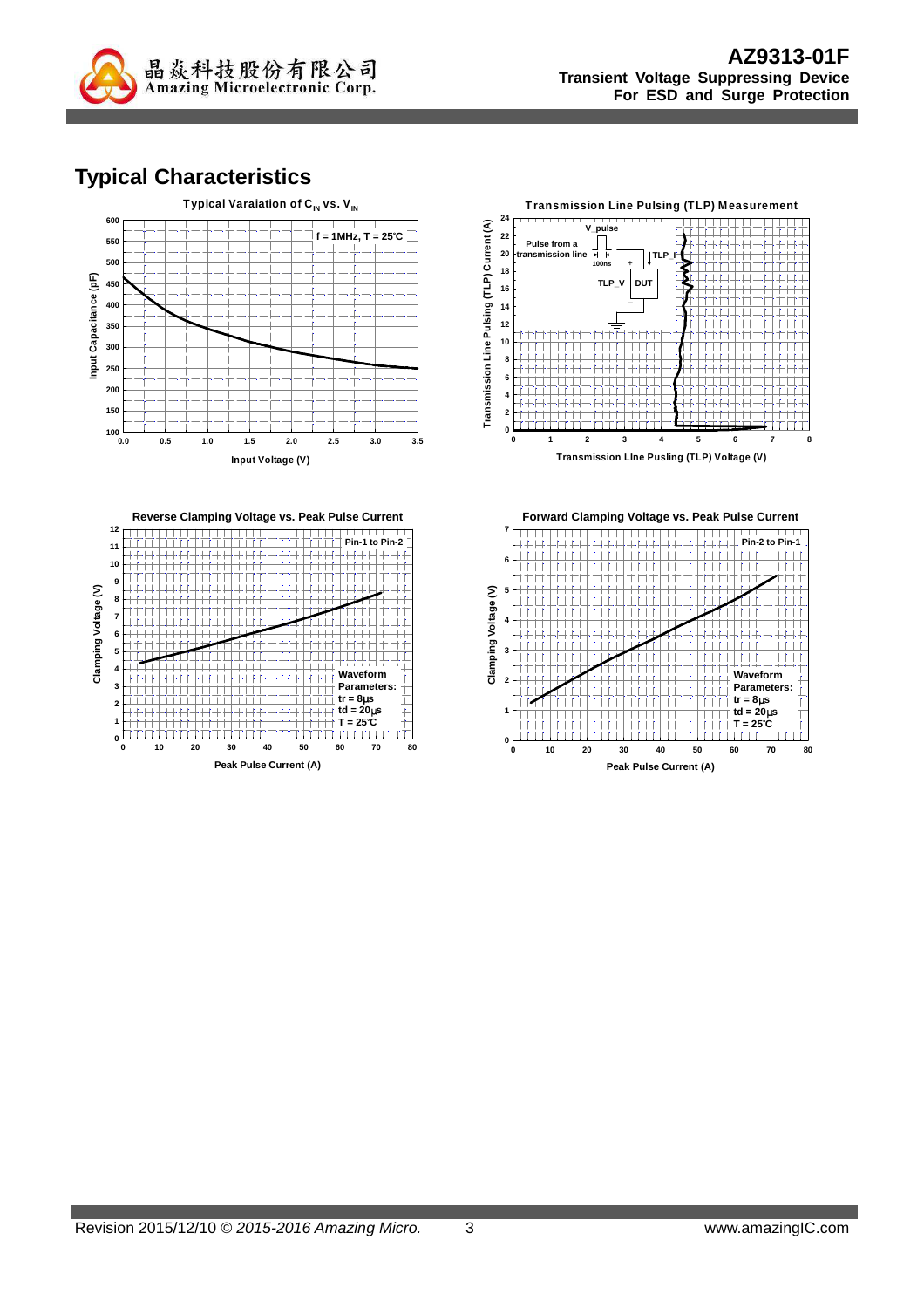

## **Applications Information**

The AZ9313-01F is designed to protect one line against System ESD/Lightning pulses by clamping them to an acceptable reference.

The usage of the AZ9313-01F is shown in Fig. 1. Protected lines, such as data lines, control lines, or power lines, are connected at pin 1. The pin 2 should be connected directly to a ground plane on the board. All path lengths connected to the pins of AZ9313-01F should be kept as short as possible to minimize parasitic inductance in the board traces.

In order to obtain enough suppression of ESD induced transient, good circuit board is critical. Thus, the following guidelines are recommended:

- Minimize the path length between the protected lines and the AZ9313-01F.
- Place the AZ9313-01F near the input terminals or connectors to restrict transient coupling.
- The ESD current return path to ground should be kept as short as possible.
- Use ground planes whenever possible.
- NEVER route critical signals near board edges and near the lines which the ESD transient easily injects to PCB internal circuit.



**Fig. 1 ESD protection scheme by using AZ9313-01F.**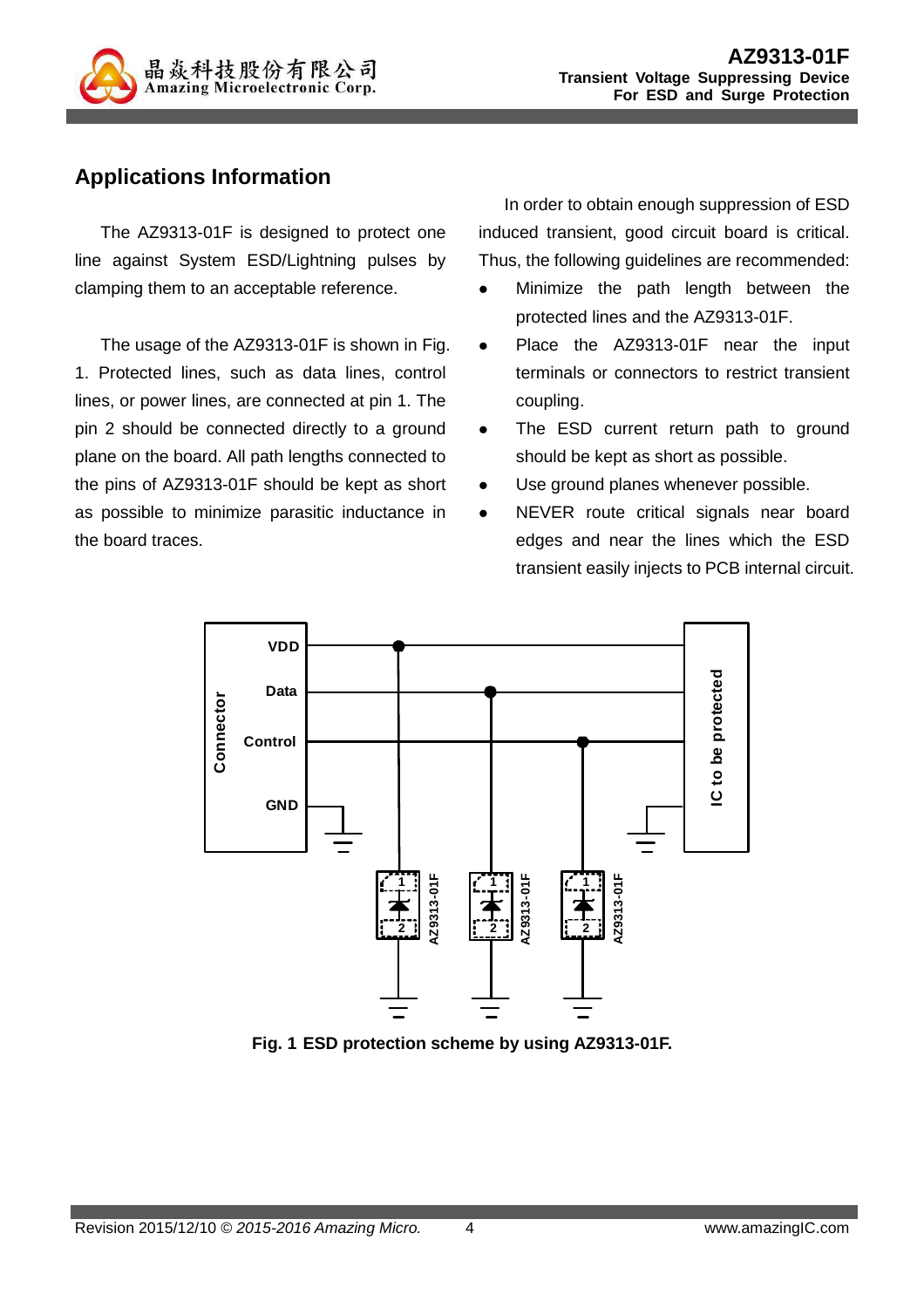

## **Mechanical Details**













# **PACKAGE DIMENSIONS**

| <b>SYMBOL</b>  | <b>Millimeter</b> |      |      |  |  |
|----------------|-------------------|------|------|--|--|
|                | Min.              | Typ. | Max. |  |  |
| A              | 0.95              | 1.00 | 1.05 |  |  |
| в              | 1.55              | 1.60 | 1.65 |  |  |
| C              | 0.75              | 0.80 | 0.85 |  |  |
| D              | 0.45              | 0.50 | 0.55 |  |  |
| D <sub>1</sub> |                   | 0.02 | 0.05 |  |  |
| Е              | <b>1.10BSC</b>    |      |      |  |  |
| F              | 0.10              | 0.15 | 0.20 |  |  |
| H              | 0.15              | 0.20 | 0.25 |  |  |
| L              | 0.35              | 0.40 | 0.45 |  |  |

# **LAND LAYOUT**



#### Notes:

This LAND LAYOUT is for reference purposes only. Please consult your manufacturing partners to ensure your company's PCB design guidelines are met.